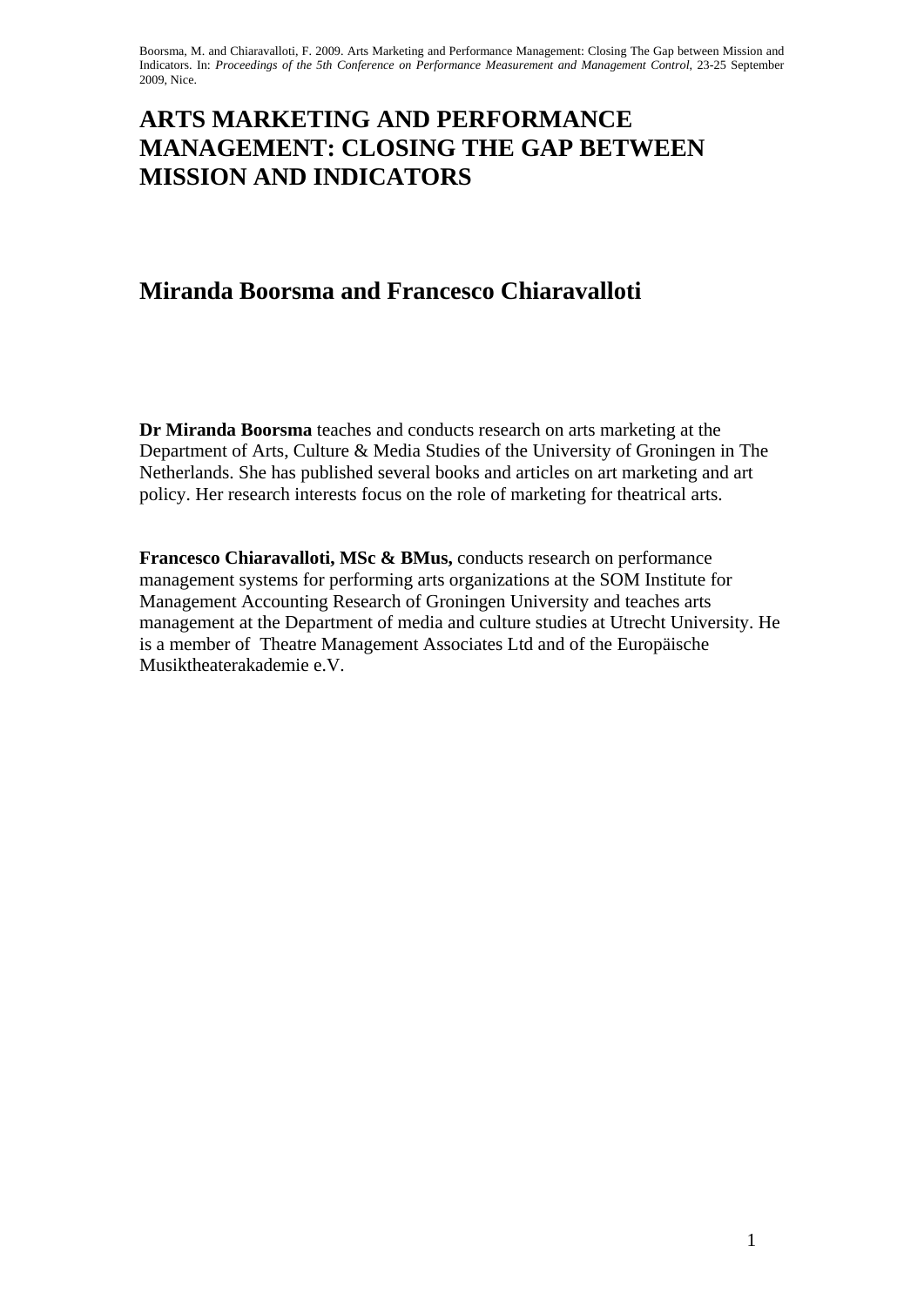# **ARTS MARKETING AND PERFORMANCE MANAGEMENT: CLOSING THE GAP BETWEEN MISSION AND INDICATORS**

#### *ABSTRACT*

*Marketing in the arts sector has evolved during the past decades from a functional tool to a business philosophy. At the same time, a relational view of art as experience has emerged in the contemporary arts philosophy, highlighting the role of arts consumers in the creation and reception of arts. As a consequence, arts consumers ask a central role in the artistic mission of arts organizations embracing a relational view of the arts, challenging the role of arts marketing both as a practice and as an academic discipline. Against this background, financial figures and audience numbers are insufficient indicators of the contribution that arts marketing makes to the functioning of arts organizations. This article suggests to evaluate the performance of arts marketing based on the contribution made to the achievement of the arts organization's artistic mission and proposes a model based on Kaplan and Norton's Balanced Scorecard to guide the artistic-mission-led evaluation of arts marketing performance. By paying attention to the new strategic role of arts marketing within the emerging relational view of the arts, and by integrating recent literature on performance management in nonprofit organizations, we make a theoretical contribution to the body of knowledge on arts marketing performance evaluation.* 

*KEYWORDS: artistic experience; artistic mission; Balanced Scorecard; marketing; performance evaluation*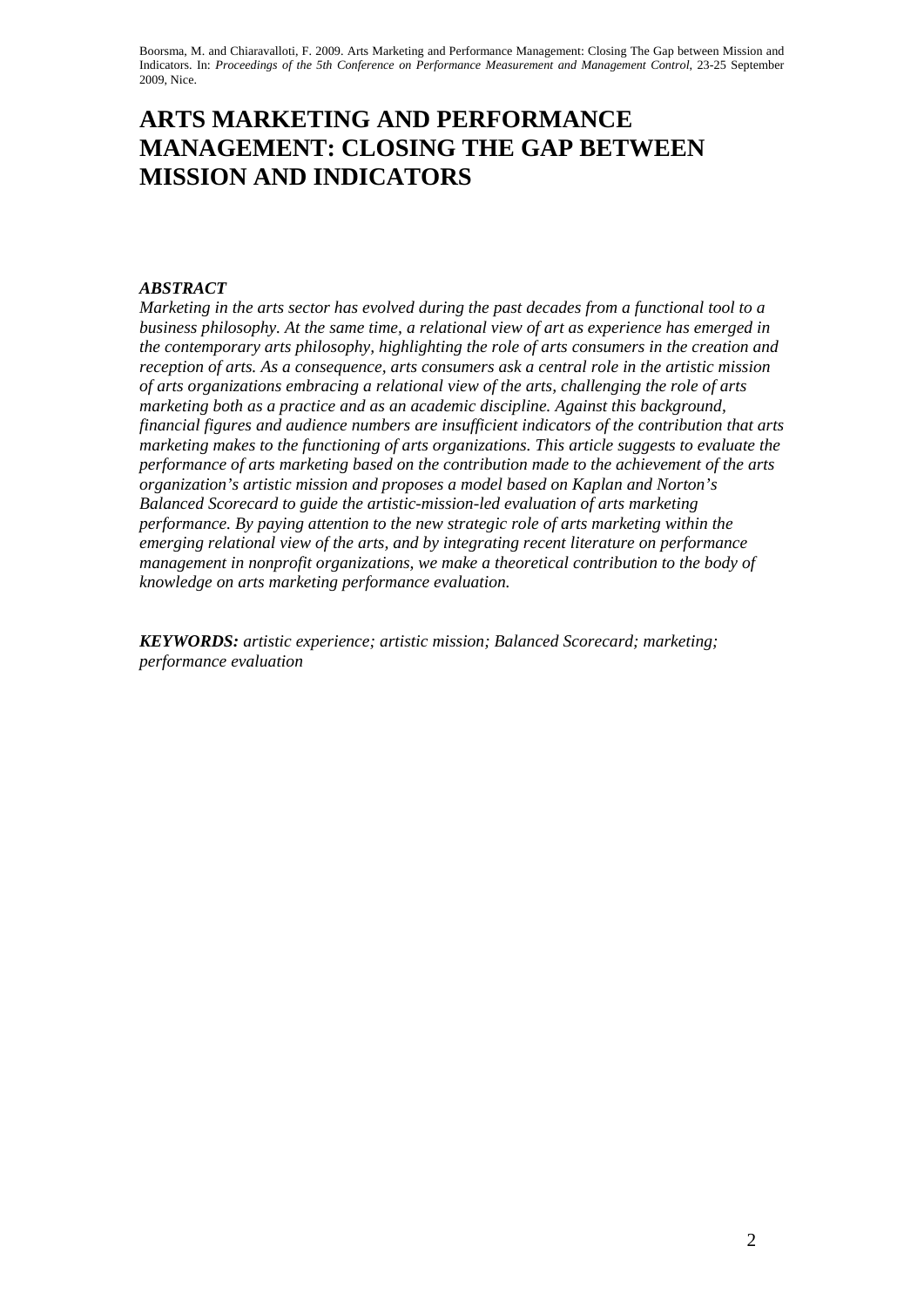# **ARTS MARKETING AND PERFORMANCE MANAGEMENT: CLOSING THE GAP BETWEEN MISSION AND INDICATORS**

#### **1. INTRODUCTION**

Since the 1980s a fundamental change in managerial culture has occurred in the nonprofit and public arts sector. That is, arts organizations have shown a growing interest in managerial practices and ideologies stemming from for-profit business. The increased pressure on arts organizations to be more accountable for their behavior, to become less dependent on public funding, to stimulate audience participation, and to compete with the entertainment industry has, more specifically, resulted in a widespread adoption of marketing principles. The proliferation of arts marketing has been accompanied by an increasing number of academic publications on this subject (Rentschler 2002). Rentschler's examination of these publications shows that the focus in the arts sector during the past decades has evolved from marketing as a functional tool to marketing as a business philosophy and strategy. Arts marketing as a discipline has thus matured and become integrated into the organizational strategies of arts organizations.

A sign of maturity is the emerging research into performance of arts marketing, an inevitable next step within the maturing process of a managerial discipline. Recently a few first studies on arts marketing effectiveness have appeared (e.g. Voss & Voss 2000; Gainer & Padanyi 2002; Rentschler et al. 2002; Arnold & Tapp 2003).<sup>1</sup> The increasing acceptance of marketing strategies among arts organizations increases the pressure for an investigation of subsequent effects on organizational performance and the search for adequate performance indicators to monitor such strategies. Although arts organizations want to implement arts marketing strategies for the viability of their organizations, they are not yet supported by a sophisticated understanding of the relationship between marketing decisions and organizational performance. It is thus a task for arts marketing researchers to investigate how organizational objectives can be translated into arts marketing objectives and to find adequate indicators of arts marketing performance. Research into these issues is becoming an increasingly important academic challenge.

Research into the relationship between arts marketing and organizational performance is closely linked to the discussion on the strategic role of marketing within arts organizations. Once performance indicators are decided upon they will go on to set the agenda. The indicators and the theory behind them may sooner or later determine what is considered good or bad marketing practice. This implies that the selection of performance indicators should be based upon a well-thought-out concept of the strategic role of arts marketing. After reviewing the existing literature on the relationship between arts marketing objectives and performance evaluation, we explain our choice of the concept of arts marketing based on a relational view of the arts proposed by Boorsma (2006). Consequently, we propose a performance management model for arts organizations based on this concept and built upon the Balanced Scorecard (Kaplan and Norton 1992), which serves as a guide for an artistic-mission-led evaluation of arts marketing performance. Finally, limitations of the model are discussed and areas for further research are suggested.

#### **2. ARTS MARKETING OBJECTIVES AND PERFORMANCE**

In their textbooks on marketing for arts and cultural organizations, Kotler and Scheff (1997), Kotler and Kotler (1998), Kolb (2000), Colbert et al. (2001), and Klein (2001) offer systematic and practical overviews of how marketing principles can be applied to the arts and devote several sections to the formulation of marketing objectives, goal setting and performance evaluation.

Kotler and Scheff (1997: 54-55) as well as Kotler and Kotler (1998: 87-88) state that nonprofit organizations pursue objectives other than maximizing profits and propose the following set of possible management objectives for non-profit museums and performing arts organizations: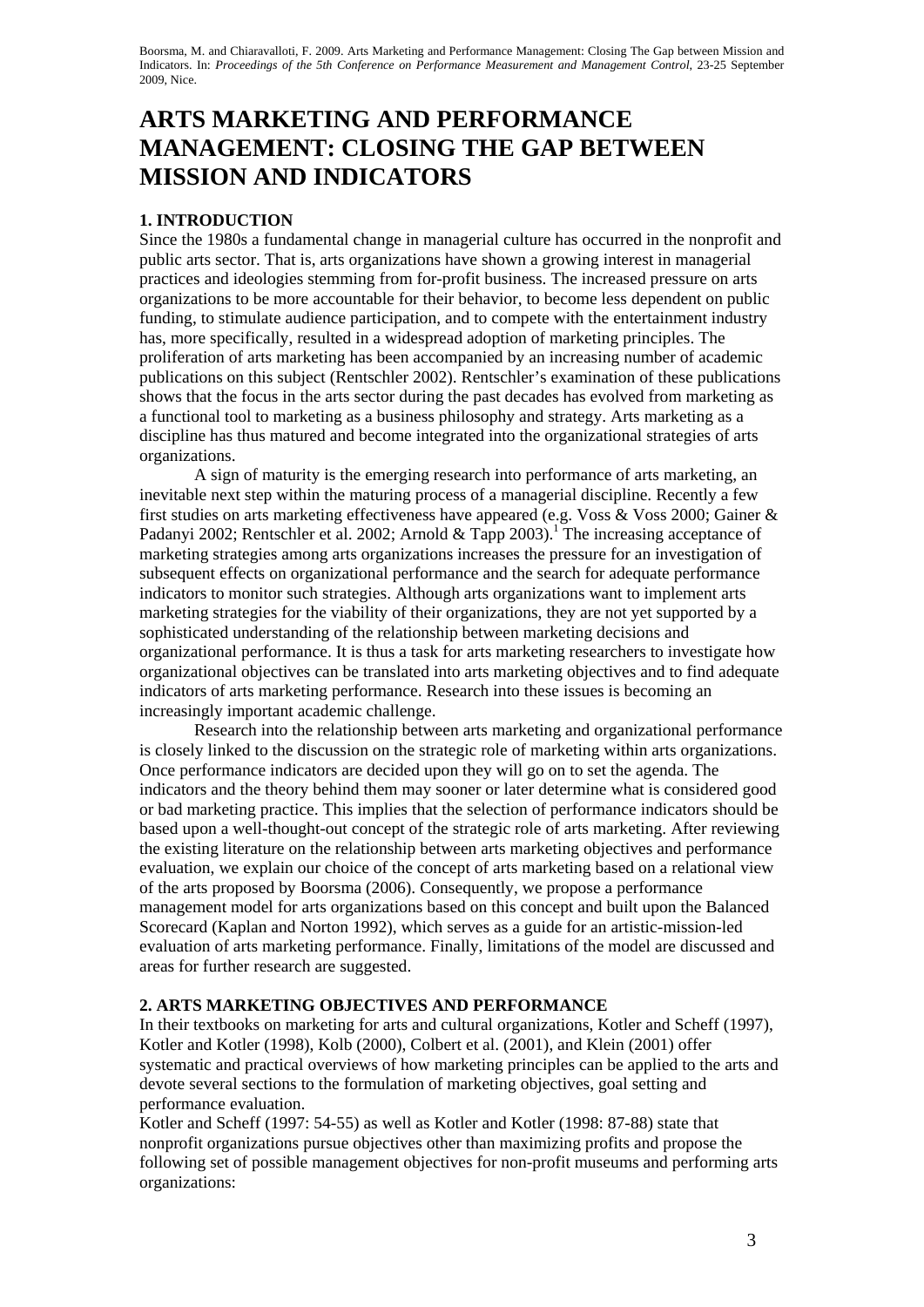- *Surplus maximization* (maximizing revenues minus costs)
- *Revenue maximization*
- *Usage maximization* (maximizing attendance numbers)
- *Capacity targeting* (encouraging or discouraging demand so as to align it with existing capacity)
- *Full or partial cost recovery* (breaking even or putting a maximum on the annual deficit)
- *Budget maximization* (maximizing the size of the organization and the number of programs offered)
- *Producer satisfaction maximization* (maximizing the staff's own professional interests)

In order for them to be able to evaluate performance, the chosen objectives have ideally to be restated in the operational and measurable form known as goals. This is possible for tangible objectives. For example, a museum's objective of increased attendance has to be turned into a goal, such as a 10 percent increase in the next twelve months (Kotler & Kotler 1998: 89). As to intangible objectives, e.g. *producer satisfaction maximization,* the formulation of operational and measurable goals is much more problematic. This might explain why the authors suggest that marketing performance be evaluated on the basis of three common quantitative control tools – revenue analysis, expense analysis, and ratio analysis – and two qualitative indicators for which different forms of operationalizations are available – customer satisfaction tracking and review of marketing effectiveness-efficiency (ibid: 337-341; cf. Kotler & Sheff 1997: 456-460). Colbert et al. (2000: 226, 236), look at sales figures, market share, and contribution to profits. In general, marketing objectives and performance evaluation tools proposed in the textbooks mentioned above focus on easily quantifiable aspects and are thus defined mainly in terms of audience numbers and financial results. Nevertheless, the authors warn of the necessity to be careful in applying the criterion of costeffectiveness. They realize that the arts organizations' mission might "dictate" carrying on with activities and programs that are not cost-effective (Kotler and Scheff 1997: 460; Kotler & Kotler 1998: 341). Audience numbers and financial results are thus generally considered proper indicators for evaluating marketing *effectiveness* as long as *efficiency* considerations do not interfere with artistic decisions.

Measuring financial results and attendance numbers is also the dominant methodology in research focusing specifically on arts marketing performance evaluation. Voss and Voss (2000) measured the impact of product-orientation and customer-orientation in professional theaters on subscriber ticket sales, total income, and net surplus/deficit and found that customer orientation exhibits a negative association with these performance indicators. Rentschler et al. (2002) propose a mathematical model to assist arts managers to decide whether to focus their efforts on audience attraction or retention in order to maximize earned income. Arnold and Tapp (2003) investigated the influence of marketing efforts and direct marketing implementation by nonprofit arts organizations on sales performance, fundraising performance, and season-ticket subscription. They concluded that marketing efforts are effective and that direct marketing is an especially efficient way to increase season-ticket subscriptions.

The emphasis on financial and audience results in arts marketing textbooks and research is not consistent with the dominant approach found in the literature on performance evaluation in the nonprofit sector. Nonprofit researchers claim that, because nonprofits have multiple constituents, it is essential to examine performance on the basis of a variety of different stakeholder-related constructs and warn that it is necessary to be careful with the use of financial outcomes or attendance numbers (e.g. Herman 1990; Herman & Renz 1997, 1999). Evaluation on the basis of such outcomes can generate pressure to engage in inappropriate practices such as "creaming" which occurs when only the most eligible recipients are selected and served by the organization (Herman & Renz 1998: 121), a practice that is clearly in conflict with the outreach goals of many nonprofit arts organizations and those of publicly funded ones. In their study of the impact of the application of the marketing concept on the organizational performance of nonprofit arts organizations, Gainer and Padanyi (2002) thus explicitly chose not to evaluate performance on the basis of financial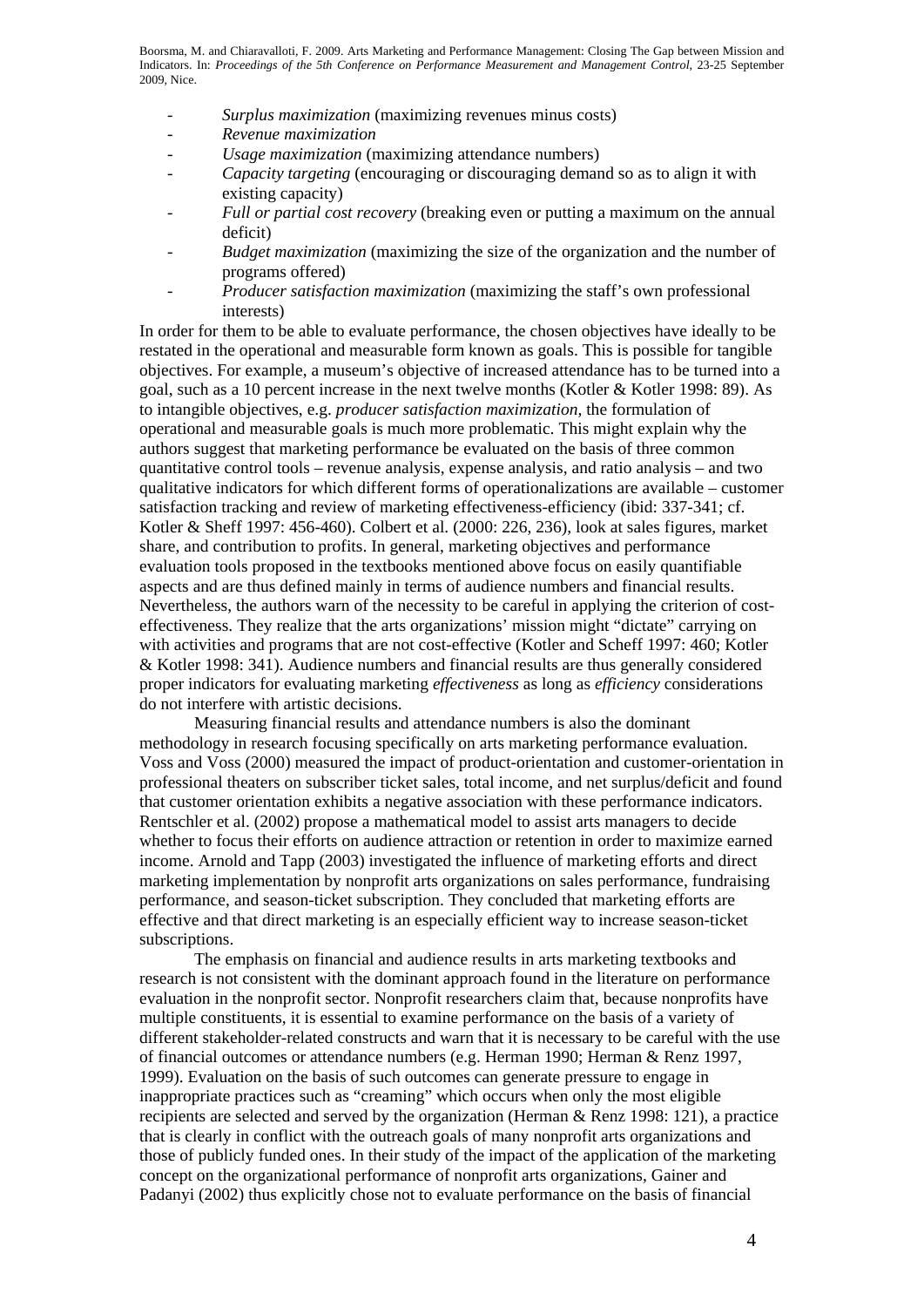indicators. Instead they used self-reported judgments based on three dimensions – client satisfaction, resource acquisition and reputation among peers.<sup>2</sup> Although this approach goes clearly beyond the common use of financial indicators, it still lacks a clear link between the evaluation of arts marketing performance and of mission achievement.

There are several reasons that can explain the preponderance of financial data and audience numbers among arts marketing objectives and performance indicators.

Arts organizations in Continental Europe are currently facing one of the largest managerial challenges in recent history. For a long time they could rely on public subsidies and were protected from pressures to respond to market changes in order to ensure their existence. The system of public subsidies made arts organizations less alert to changes in consumer behavior and to competition from the ever-expanding entertainment industry. Since the 1980s relevant changes have occurred. In most Western countries increasing audience participation has become one of the primary objectives of arts policy. At the same time government funding has been put under pressure and competition for the consumer's leisure time has increased steadily. These changes have forced arts organizations to become marketoriented, to respond more to market forces, and to develop strategies in order to stabilize and diversify funding sources. As a result, arts organizations are increasingly turning to marketing as a way of raising attendance and revenues (e.g. Kolb 2000, Rentschler 2002; Burton 2003). This context partly explains why financial data and audience numbers became the cornerstones of arts marketing goal-setting and performance evaluation.

 Another explanatory source is formed by the assumptions underlying arts marketing theory, according to which the role of arts marketing is to support the accomplishment of the arts organization's mission without influencing the mission directly (Kotler & Kotler 1998: 322). Kotler and Scheff (1997: 36) describe arts marketing as the efforts of an arts organization "to sense, serve, and satisfy the needs and wants of its clients and publics within the constraints of its mission". Colbert et al. (2001) state that the artistic product plays the key role in any cultural organization and see the arts marketer's task in seeking a sufficient number of consumers who are attracted to the product "consistent with the mission of the cultural enterprise" (p. 15). These authors define arts marketing and artistic creation as independent tasks, each maintaining its own logic and responsibilities (see also Boorsma 2006). This view of arts marketing's role is based upon the conception of art as a selfcontained autonomous phenomenon, as it has developed under the auspices of Enlightenment philosophy.

 From this point of view the choice of financial figures and attendance numbers as performance indicators is understandable. Moreover, who could be against more attendees and funds for the arts, especially when it is promised not to compromise the artistic mission? This line of thinking seems plausible and hard to refute. There are, however, opponents like Caust (2003), who claim that this way of thinking will ultimately lead to the production of safe, consumer-orientated arts products anyway. Caust does not question the importance of audience building for the arts, but makes a case against business-based performance evaluation. We agree with the argument that the adoption of business language and evaluation methods inevitably increases the risk that artistic sacrifices will be made. It is utopian to think that the implementation of financial evaluation will not affect the artistic functioning of the organization. In theory it is easy to promise that autonomy will be guaranteed, but in practice there will be constant pressure for this promise to be compromised. What happens if the artistic team proposes a fundamental shift in artistic policy with regard to a more experimental but less popular program? Will the practice of "creaming" occur, for instance when an arts organization offers a popular as well as an experimental program and marketing efforts are mainly directed at supporting the popular program in order to meet financial targets? Of course this can be a way for internal financing to keep the experimental program alive indirectly, but from an artistic point of view it might be preferable to expand the audience for the experimental program, which financially is seen as an unattractive choice. These kinds of managerial dilemmas are difficult to deal with and might become more apparent as arts management becomes more institutionalized and the position of arts marketers more influential. They result from the gap that exists between the objectives formulated in the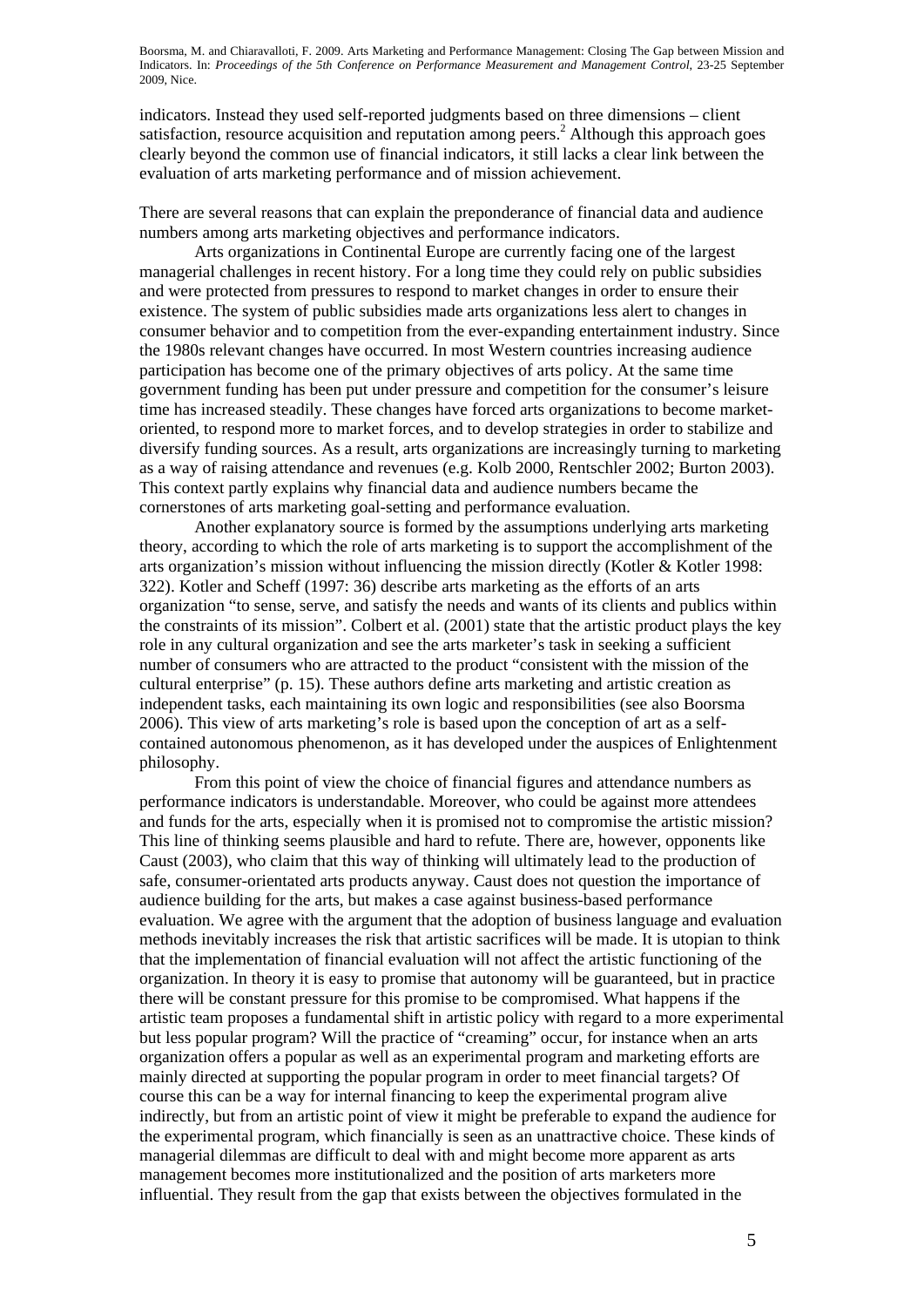artistic mission of arts organizations and the approach adopted to evaluate arts marketing performance.

At the beginning of the arts marketing era, that is, in the 1980s and early 1990s, it seemed practical and unproblematic to use business-based indicators. In the transition phase there was much to be gained from this turn toward marketing. There was no direct pressure to sacrifice elements of the artistic program. There was a lot of leeway resulting from the time when arts organizations did not have to worry about reaching larger audiences and generating funds. But after more than two decades of arts marketing there is not much leeway left. Nowadays arts organizations have to deal with the harsh reality of turning a dollar. They have to live with constant financial pressure on the artistic program. It is clear that there is a need for an approach that closes the gap between mission and performance indicators.

### **3. ORGANIZATION'S MISSION AND ARTS MARKETING ACCORDING TO A RELATIONAL VIEW OF ARTS**

The autonomy of art is a modernist concept. Under the assumption of autonomy, the arts organization's artistic mission is likely to be defined in terms of the works of art that the organization wants to create, present, collect, and/or distribute. According to Novitz (2001), modernists tend toward the view that the arts exist independently of particular cultures and times, that art can be defined on the basis of intrinsic properties, and that there are clear boundaries that distinguish art from life. A modernist formulation of the artistic mission describes what the artistic team wants to produce or present and not what they should achieve in relation to their audience or at a societal level. The assumption of the modernist boundary between art and life makes it possible to define the arts marketing task of finding and building audiences as an independent strategic task and to assume that marketing principles can be applied to distribute artworks without affecting or changing the artistic results. From a managerial point of view this is a convenient standpoint, but unfortunately it can no longer be considered generally valid within the contemporary arts scene.

 Since the postmodern wave that was rampant during the second half of the twentieth century, the concept of art seems to have moved further and further away from the modernist view (e.g Schaeffer 1998). The arts are no longer seen as a phenomenon that exists independently of general cultural practice: instead they are now seen as a culturally or socially embedded phenomenon. Works of art and their valuation are considered to be the product of social interaction. Recent thinking within the philosophy of art has favoured the view that the experience of the arts – and not the artifact itself – is the final criterion for artistic value (e.g. Shusterman 2001: 101). Schaeffer (1998: 47), for example, remarks that the question of experience is somewhat irrelevant as long as art is supposed to be only about art, but that in the present-day, where the arts are seen as an "intrinsic part of the ongoing construction and transformation of society", the experience of the arts can "no longer be ignored or considered extrinsic to the core of art". The emphasis on experience implies that the role of the arts consumer has become a crucial link in the arts production and reception processes: the arts consumer is not considered only as a passive recipient but as a sort of co-producer (Boorsma 2006). This is what we call a relational view of the arts.

The idea that the arts and artists are directly dependent upon their capacity to induce artistic experiences leads to formulations of arts organizations missions in terms of the experiences that the organizations and their artists want to provoke and of the relationship between their work and everyday human life, and, even more generally, in terms of the place of their work in society. For instance, The Northern Dutch Theater Company (NNT) presents itself as a producer of theatrical performances "that challenge spectators and make them aware of their doubts, angers, prejudices and fears; theater that actually says something about the world" and considers theater "a perfect means to analyze and unmask human and societal processes" (Strategic Plan NNT 2005-2008). The "challenge" is directed in the first instance to the "spectators", that is, to the customers that experience directly the work of art. They are a bridge between the artists or arts organizations and the community in which they live and in which the artists or arts organizations operate. In this sense, the "challenge" is meant to reach the community in order to assure the functioning of arts within society (Boorsma 2002). In addition to the "challenge" to audience and community, artists and arts organizations also aim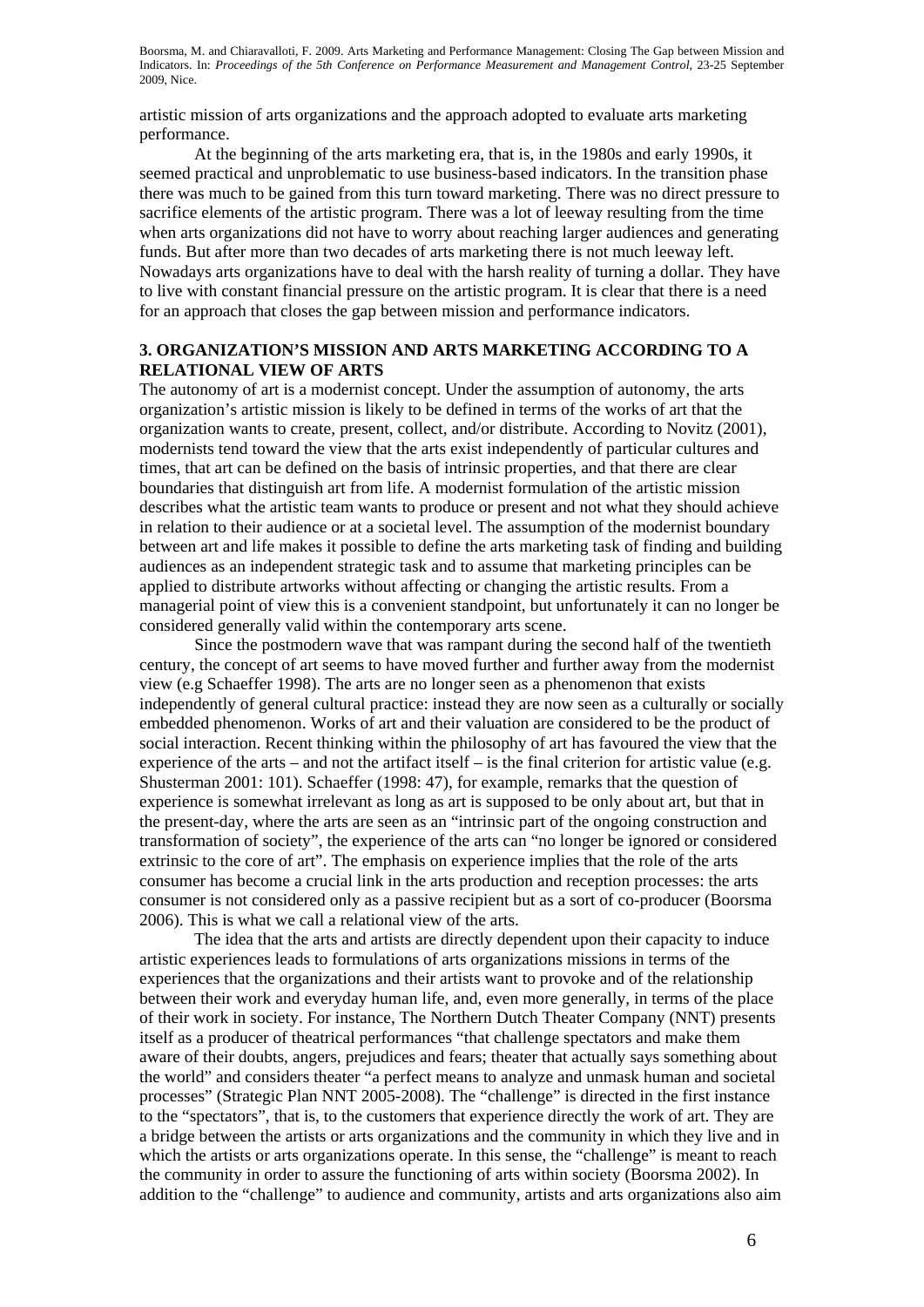to "challenge" their respective art-forms and their professional field. The NNT, for example, wants to cross the borders of the dramatic discipline by "including a mix of music, cabaret, stand-up comedy, and musical" in its performances and wants to work with a close-knit and motivated group of actors that "creates its own distinctive language" and "fights" to achieve professional quality as well as "recognition by the audience" (Strategic Plan NNT 2005- 2008).

 Embracing a relational view of the arts, it can be assumed that artists and arts organizations perform three kinds of artistic functions for three main stakeholder groups: customers, community, and professionals. More specifically, they create three kinds of artistic values (Boorsma 1993):

- 1. *Customer value* by providing customers with artistic experiences;
- 2. *Societal value* by adding to the ongoing (re)construction of culture;
- 3. *Professional value* by adding to the development of the professional field of the artistic discipline concerned.

These three functions are interrelated. For instance, the contribution to the (re)construction of culture depends, among other things, upon the nature and number of artistic experiences, but also upon the distinctive quality of the artwork in relation to the works of other artists in the field.<sup>3</sup> In the following this set of functions will be referred to as "*the strategic triangle*".<sup>4</sup> This triangle can be used as a basic structure for the formulation of the arts organization's mission. Filled in and completed with a clear specification of the selected audience groups and the products and services offered to them, it forms a clear point of departure for the organization's strategy.

Besides the triangle of artistic functions, arts organizations perform non-artistic functions as well. From a consumer point of view the arts also fulfill social and entertainment needs and can satisfy educational interests. Non-artistic societal functions include, for example, social harmony, quality of rural life, national identity and prestige, and economic impact. Fulfilling these functions can help to strengthen the relationships between the arts and key stakeholder groups, but, within a relational view of arts, their relevance is secondary when compared with the primary artistic functions of the arts organization.

The adoption of the relational view of art as experience has fundamental consequences for the presuppositions of arts marketing theory. Under the modernist assumption of autonomous art – as mentioned before – arts marketing can be defined as a strategic task focused on creating audiences and generating funds within the constraints of artistic choices. On this view, it helps to accomplish the arts organization's mission, but only in an indirect manner.

If the autonomy of art no longer forms the point of departure for arts marketing theory, then artistic objectives and marketing objectives can no longer be considered to be independent of each other. The relational view of the arts forces a redefinition of the role of arts marketing. The idea of the arts consumer as a co-producer of art puts the arts marketing task in a different light: marketing activities aimed at influencing the behavior of arts consumers interfere with artistic performance by definition. Under the relational view, arts marketing has a direct influence on the achievement of the arts organization's mission and is responsible for the co-creative role of arts consumers (Boorsma 2006). Arts marketing should primarily aim to optimize the consumer's co-creative role. This implies that the success of arts marketing depends upon its capacity to support and reinforce artistic experiences. In order to optimize the consumer's role, the marketing department should develop supportive services, create a trustworthy and open atmosphere for communication, and assist consumers in developing the necessary skills and attitudes. This new logic for arts marketing is summarized by Boorsma (2006) as follows: *"the stimulation of exchange with selected customers, by offering service-oriented support to the co-creation of artistic experiences and by building and maintaining relationships with these customers, for the purpose of creating customer-value and achieving the artistic objectives simultaneously*." The artistic experience is thus the core customer value to be co-created.

The artistic experience, as mentioned before, is not the only benefit the arts consumer receives. The artistic experience is part of a "total package of experiences" also including recreational, sociable, and learning experiences that provide the consumer with artistic value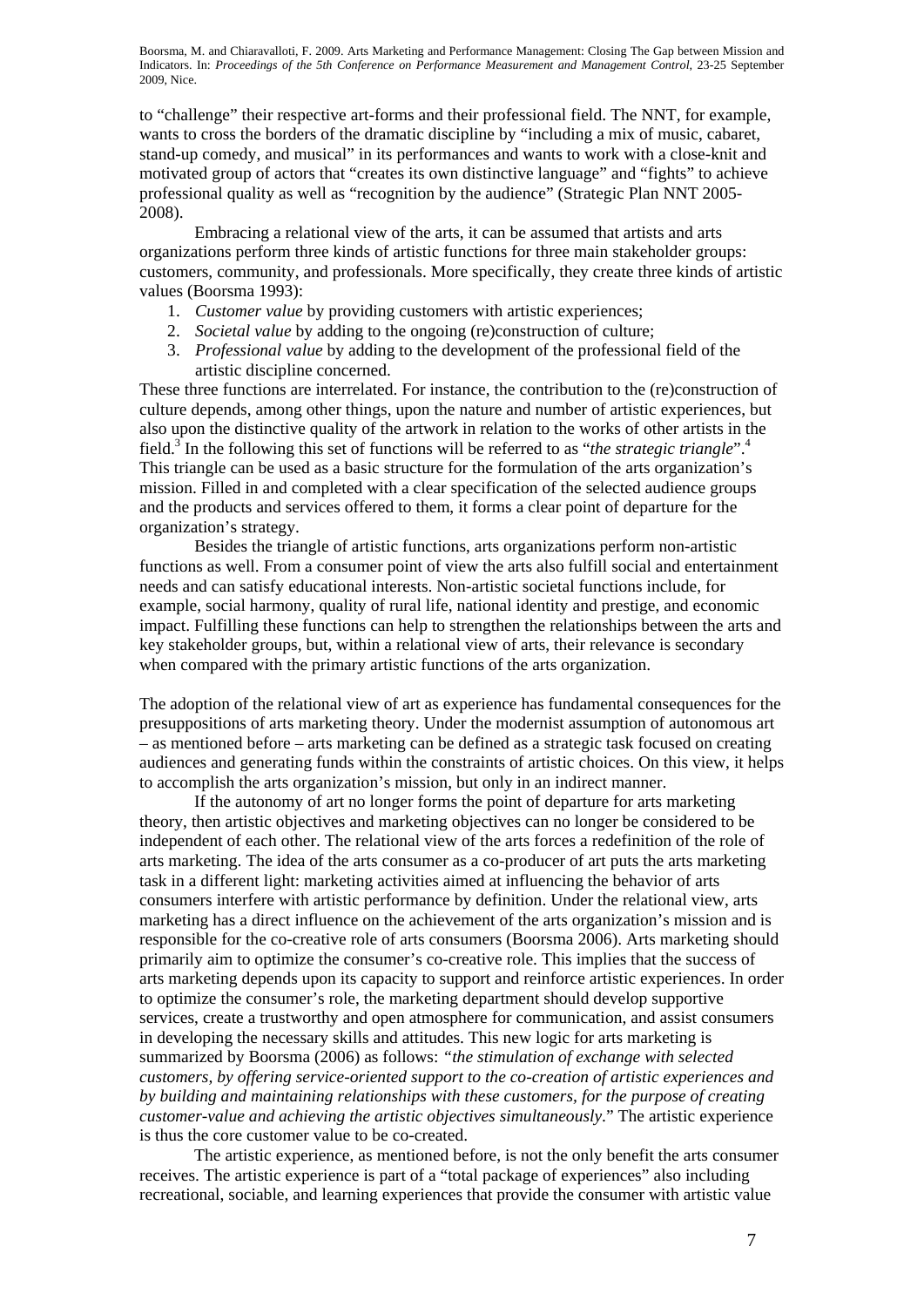as well as a variety of non-artistic consumption values (e.g. Kotler 1999; Botti 2000; Kotler & Kotler 2000; Radbourne 2002; Rentschler & Gilmore 2002). From the arts marketing point of view the creation of non-artistic values is relevant, too. Customer satisfaction with the full package of offerings can play an important role in the competition with the entertainment industry and in building up tangible and intangible assets enabling the organization to continue the creation of artistic values in the future. An established reputation with the audience and durable relations with customers form important intangible assets that can be created by a strategy focused on overall customer satisfaction. The same holds for the generation of financial assets through earned income from customers. Building up these kinds of financial and non-financial assets is a relevant marketing task as well. Compared to the cocreation of artistic value, however, the generation of assets is of secondary importance within a relational view of arts. Assets play first and foremost an enabling or constraining role.

 The adoption of the relational view has consequences for the evaluation of arts marketing performance. The artistic experience and the co-creative role of (potential)  $\frac{5}{1}$ customers should form the primary basis for performance evaluation. This can be supplemented with secondary indicators monitoring the ability to build up tangible and intangible assets.

#### **4. AN ARTISTIC-MISSION-LED APPROACH TO ARTS MARKETING PERFORMANCE EVALUATION**

Our basic proposition is that arts marketing should provide a valuable contribution to the achievement of the organization's artistic mission. This implies that models and indicators of arts marketing performance should be derived from the way overall organizational performance is defined and evaluated. In this article, overall performance of the arts organization is defined by how effectively and efficiently it creates the values for the stakeholders expressed in the arts organization's mission and strengthens the ability to create these values over the long term. Arts marketing's performance is defined by how effectively and efficiently arts marketing efforts contribute to the creation of these values and to the ability to create them over the long term. Currently, no model for the evaluation of arts marketing performance which is explicitly based on these ideas and on a relational view of the arts is available (Toepoel 2008). In this section, we present a performance management model for arts organizations based on our relational view of arts and built upon the Balanced Scorecard by Kaplan and Norton (1992), which serves to guide an artistic-mission-led evaluation of arts marketing performance.

#### **4.1 A performance management model for arts organizations based on the Balanced Scorecard**

The mission of an arts organization defined according to a relational view of the arts is characterized by the objectives of creating artistic values for the key stakeholders expressed in the strategic triangle (see above). These values are difficult to evaluate; they are intangible and hard to operationalize, and the necessary data cannot be obtained easily. The literature on organizational performance in the nonprofit sector shows that the difficulty of operationalization forms an important concern for nonprofits and nonprofit researchers in general (e.g. Herman 1990; Forbes 1998; Herman & Renz 1999). Most of the authors agree that financial measurements by themselves are inadequate to evaluate performance. In addition, they claim that performance evaluation in nonprofit organizations cannot rely on a limited or singular indicator, since organizational effectiveness in these organizations is a multidimensional concept. This multidimensionality reflects the role of multiple stakeholders as well as the use of different perspectives like outcomes, internal processes and resources (e.g. Herman 1990; Herman & Renz 1997, 1999; Kaplan 2001; Speckbacher 2003).

Some researchers (e.g. Kaplan 2001; Speckbacher 2003) advocate a performance management model that is based upon the ideas that underpin the Balanced Scorecard that was developed in the 1990s by Kaplan and Norton (1992). The Balanced Scorecard is a wellestablished concept that uses financial as well as non-financial indicators and monitors the organization's ability to build up tangible as well as intangible assets like the skills of employees and market knowledge. Performance indicators are derived explicitly from the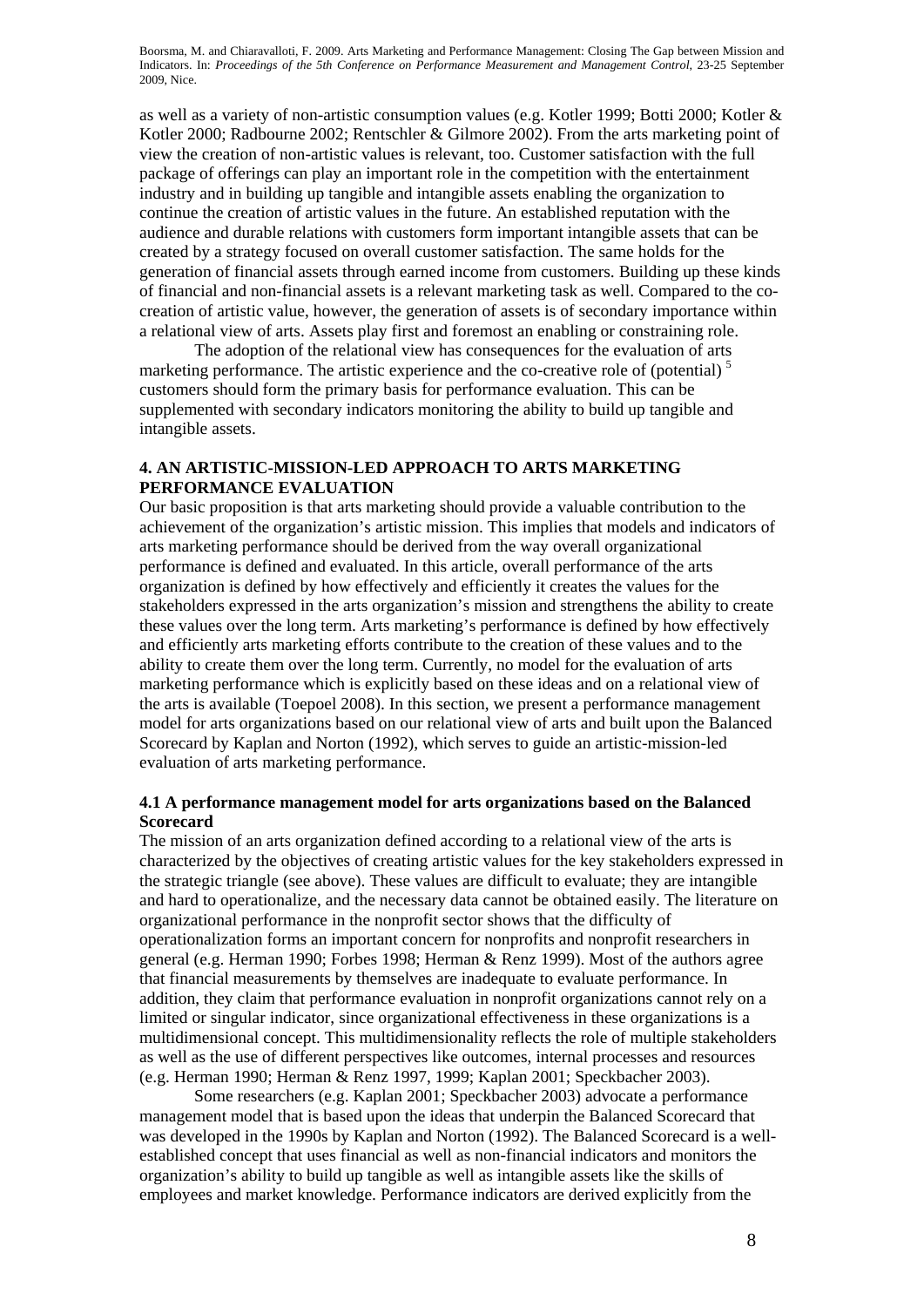organization's mission and strategy, using four different perspectives that are connected by cause-and-effect relations: *financial*, *customer*, *internal process*, and *innovation and learning*. Financial indicators are related to profitability, e.g. return on investments, sales, operating income, and cash flow. Customer performance indicators focus on customer acquisition, satisfaction, and retention. The internal process dimension addresses what the organization must excel at in order to achieve its financial and customer objectives. It includes, for example, employee skills, customer information systems, and unit costs. Innovation and learning performance indicators are related to the ability to make continual improvements to the offerings and processes. The scorecard brings together, in a single management report, the performance in these four areas and is designed in such a way that performance objectives, indicators, targets, and results are presented simultaneously along with the initiatives taken to achieve the objectives.<sup>6</sup> The rationale behind the Balanced Scorecard model is to put mission and strategy – not control – at the center (Kaplan & Norton 1992, 2001).

The Balanced Scorecard was originally developed for the private sector. It is an interesting concept that meets most of the requirements of nonprofit performance management. According to Kaplan (2001) the standard model is easily transferable to nonprofit organizations by moving the financial perspective from the top to the bottom and putting the customers on top. Speckbacher (2003) argues that this simple adaptation is not sufficient. He claims that it is particularly important for nonprofit performance management to define clearly what key stakeholders have to give the organization in order to fulfill the mission and how to satisfy these stakeholders in return. The Balanced Scorecard model acknowledges the existence of different stakeholders, especially customers and shareholders, but presupposes that shareholders form the "primary stakeholder group with unanimously definable goals at the top of the hierarchy" (Speckbacher 2003: 277). Speckbacher offers the suggestion of redesigning the model by skipping the primacy of shareholders and placing the key stakeholders – including customers – on top of the Balanced Scorecard for nonprofits.7

Speckbacher's suggestion forms an interesting point of departure for the development of a performance management model for nonprofit arts organizations, especially for arts organizations that have adopted the strategic triangle as the basis for their mission and strategy. As argued earlier, arts organizations perform three kinds of artistic functions for three types of key stakeholder groups: customers, community, and the professional field. It is important for arts organizations to be able to monitor their relationships with these key stakeholder groups. First of all, the performance management model must facilitate the evaluation of the achievement of the primary objectives, the creation of highest artistic value for key stakeholder groups as expressed in the arts organization's mission (See the first row of table 1). To achieve these primary objectives, and to continue achieving them in the future, it is important to strengthen the relationships with these stakeholders and to build a strong and trustworthy reputation and competitive advantage. These kinds of objectives are important not in their own right, but because they support the achievement of the primary objectives and form important intangible assets that drive future performance. Atkinson et al. (1997) advocate distinguishing explicitly between primary and secondary objectives as regards the evaluation of the relationships with stakeholder groups.

Furthermore, it is advisable to adopt those elements of the Balanced Scorecard that have proven to be of practical value, especially since the mission-and-strategy-driven rationale that underpins the model has demonstrated its success (Kaplan & Norton 1992; Kaplan 2001). The four perspectives of the Balanced Scorecard – financial, customer, internal, and innovation – should be incorporated, too, but in a different form. Customers form one of the key stakeholder groups. The key question is how to deal with the remaining three perspectives. The organization's performance in these areas is very much connected with how the organization manages its relations per stakeholder group. For example, each stakeholder group forms a separate source of financial assets. When evaluating the financial results, it is best to distinguish the financial contributions per stakeholder group. The same holds when evaluating innovativeness; arts marketing innovativeness cannot be evaluated by comparing it to artistic innovativeness. Therefore we propose to evaluate the financial, internal, and innovative performance not at the aggregate level, but separately for each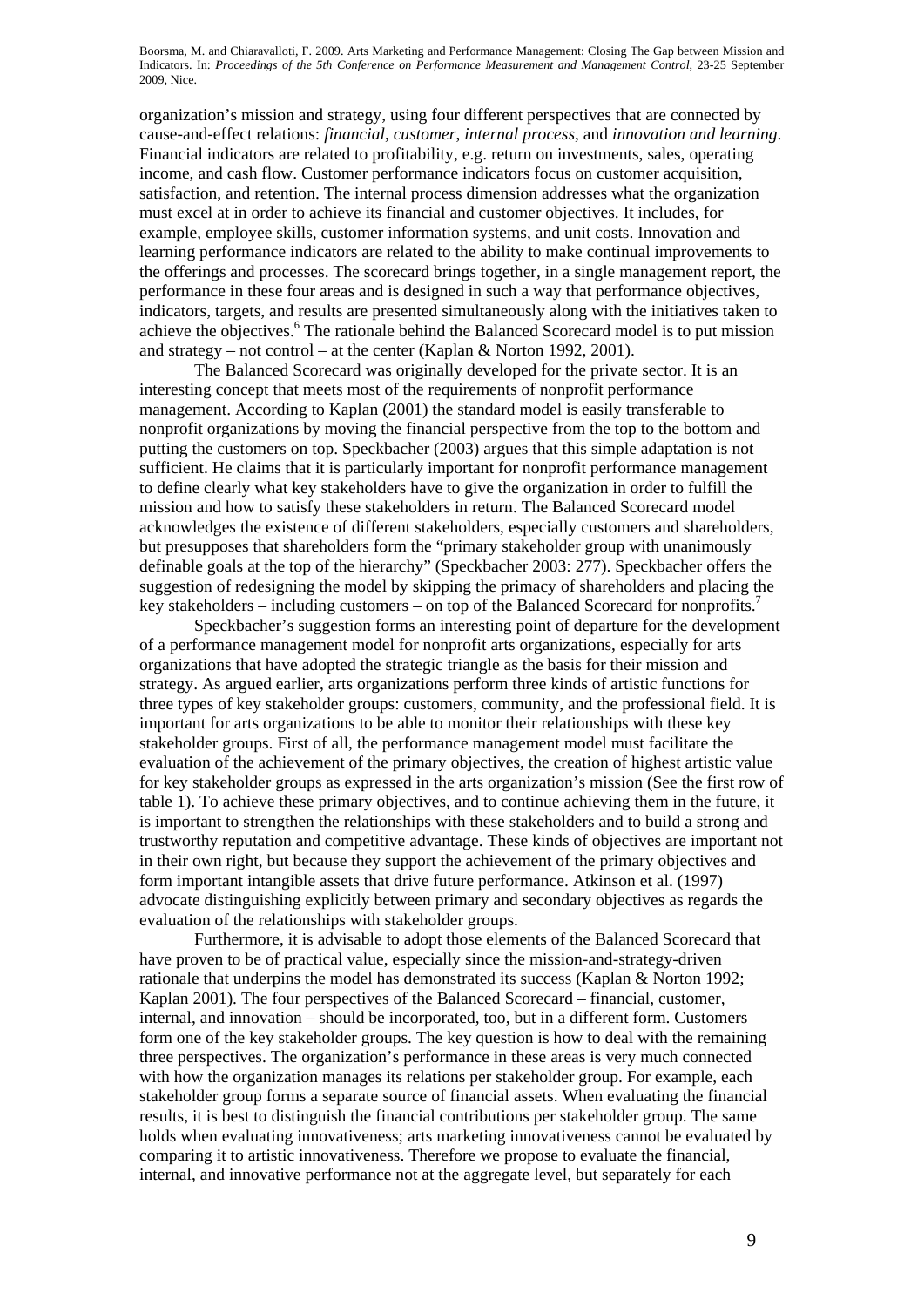stakeholder group. Financial, internal, and innovative objectives fall into the category of secondary objectives.

To complete the model, we want to suggest a final, minor, refinement. Many arts organizations depend heavily on the efforts of external partners in order to be able to create and deliver the values expressed in the mission. In the Dutch theater system, for example, the domains of production and distribution are widely separated. Most theater venues are completely maintained by local authorities, and do not possess their own theater company. State-subsidized theater companies travel daily from place to place and from venue to venue to present their productions (Van Maanen 1998b). This implies that theatrical companies need to cooperate with venues to build structural bonds with their audience and vice versa. It is important that the performance management model adopted helps to monitor the quality and results of these forms of cooperation too. In this article the internal process dimension is extended and renamed *internal and external processes* in order to address explicitly the cooperation with external partners in one of the existing categories of the Balanced Scorecard.<sup>8</sup>

The resulting performance management model has the form of a matrix, with the stakeholder groups on one axis and a number of primary and secondary performance dimensions on the other. In fact, this results in a model that consists of three Balanced Scorecards in parallel – one for each key stakeholder group – with the artistic functions expressed in the mission on top. The basic structure of this threefold Balanced Scorecard is presented in table 1. Each cell of the matrix represents a separate, but non-independent, performance domain, containing objectives/critical success factors, for which performance indicators have to be diefined. These domains are vertically connected by cause-and-effect relations between secondary and primary objectives/critical success factors, and horizontally by the interdependence of the artistic functions expressed in the mission and possible conflicts and trade-offs between the needs and roles of stakeholder groups.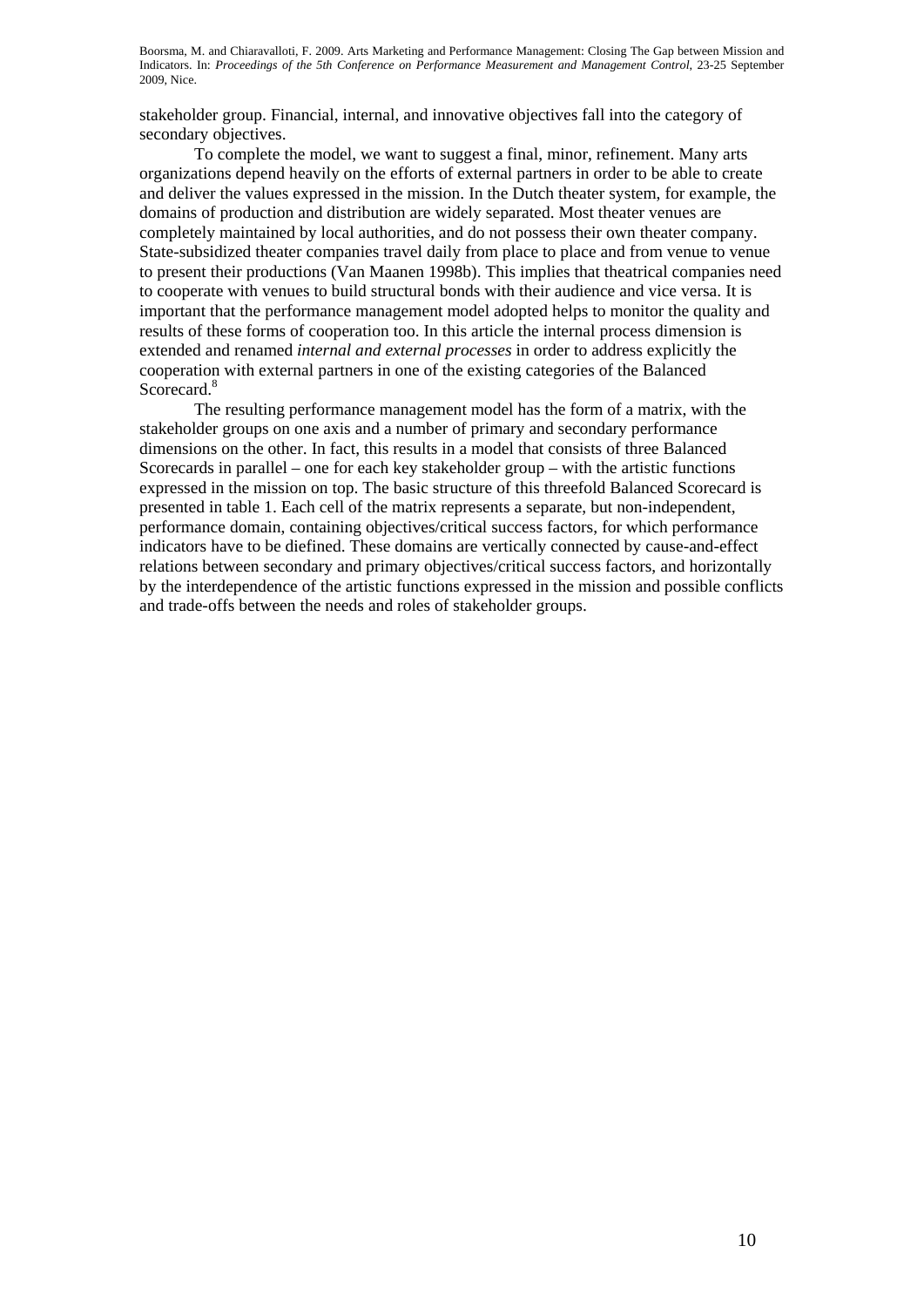| <b>PERFORMANCE</b><br><b>DIMENSIONS</b>             |                                                                                                                                                                                                                                                                          | <b>KEY STAKEHOLDER GROUPS</b>                                                                                                                                                                                                                                          |                                                                                                                                                                                                                               |                                                                                                                                            |
|-----------------------------------------------------|--------------------------------------------------------------------------------------------------------------------------------------------------------------------------------------------------------------------------------------------------------------------------|------------------------------------------------------------------------------------------------------------------------------------------------------------------------------------------------------------------------------------------------------------------------|-------------------------------------------------------------------------------------------------------------------------------------------------------------------------------------------------------------------------------|--------------------------------------------------------------------------------------------------------------------------------------------|
|                                                     |                                                                                                                                                                                                                                                                          | Customers                                                                                                                                                                                                                                                              | Community                                                                                                                                                                                                                     | Professional field                                                                                                                         |
| P<br>r<br>$\mathbf{1}$<br>m<br>a<br>r<br>y          | Arts organization's<br>mission<br>How to fulfill the artistic<br>functions expressed in the mission<br>by creating the highest artistic<br>value for key stakeholder groups,<br>and how to support their co-<br>creative role                                            | <b>Primary customer</b><br>value:<br>Nature and intensity<br>of artistic<br>experiences per<br>artwork per audience<br>segment, and the<br>influence of<br>supportive services                                                                                         | <b>Primary societal</b><br>value:<br>Total number of artistic<br>experiences, spread<br>amongst social groups,<br>and the dissemination<br>within general culture                                                             | <b>Professional</b><br>value:<br>Nature and number<br>of artworks and<br>role within the<br>professional art<br>field                      |
| S<br>e<br>$\mathbf c$<br>0<br>n<br>d<br>a<br>r<br>y | <b>Stakeholder relationships</b><br>How to build a strong reputation<br>and durable relationships with<br>stakeholder groups and how to<br>beat the competition                                                                                                          | Total customer value<br>(including non-<br>artistic benefits);<br>Customer education,<br>satisfaction.<br>acquisition, and<br>retention;<br>Reputation among<br>the audience and<br>competitive<br>advantage                                                           | Total societal value<br>(including non-artistic<br>functions);<br>Reputation among the<br>general public;<br>Relationships with and<br>reputation among<br>subsidizers,<br>philanthropists,<br>sponsors, and<br>volunteers    | Reputation,<br>relations, and<br>competitiveness in<br>the professional art<br>field                                                       |
|                                                     | <b>Financial assets</b><br>How to manage the contribution<br>of stakeholder groups to the<br>financial assets that are needed to<br>continue to create artistic values                                                                                                   | Revenues from<br>customers                                                                                                                                                                                                                                             | Subsidies and funds<br>from governments,<br>philanthropists, and<br>sponsors                                                                                                                                                  | Prize money and<br>scholarships                                                                                                            |
|                                                     | <b>Internal and external</b><br>processes<br>How to optimize internal<br>processes and the cooperation<br>with external partners, in order to<br>support mission accomplishment<br>and to optimize the tangible and<br>intangible contributions of<br>stakeholder groups | Skills of marketing<br>and education staff<br>to acquire, support,<br>educate, and bind<br>customers;<br>Customer<br>information systems;<br>Capacity planning;<br>Cooperation with<br>suppliers and/or<br>distributors;<br>Connected budgets,<br>costs and efficiency | Public relations and<br>publicity skills;<br>Marketing skills to<br>increase total reach and<br>support dissemination;<br>Fundraising skills;<br>Connected budgets,<br>costs and efficiency                                   | Artistic skills;<br>Artistic cooperation<br>with other art<br>producers in the<br>field;<br>Connected budgets<br>and costs                 |
|                                                     | <b>Innovation and learning</b><br>How to learn and improve to<br>support mission accomplishment<br>and to optimize the role of<br>stakeholder groups.                                                                                                                    | Development of<br>innovative services<br>to acquire, support,<br>educate, and bind<br>customers;<br>Satisfaction and<br>career development<br>of responsible staff                                                                                                     | Development of<br>innovative activities to<br>increase total reach and<br>support dissemination;<br>Improve public<br>relations and<br>fundraising efforts;<br>Satisfaction and career<br>development of<br>responsible staff | Development of<br>innovative<br>contributions to the<br>professional field;<br>Satisfaction and<br>career development<br>of artistic staff |

### **TABLE 1: Basic structure of a Threefold Balanced Scorecard for Arts Organizations**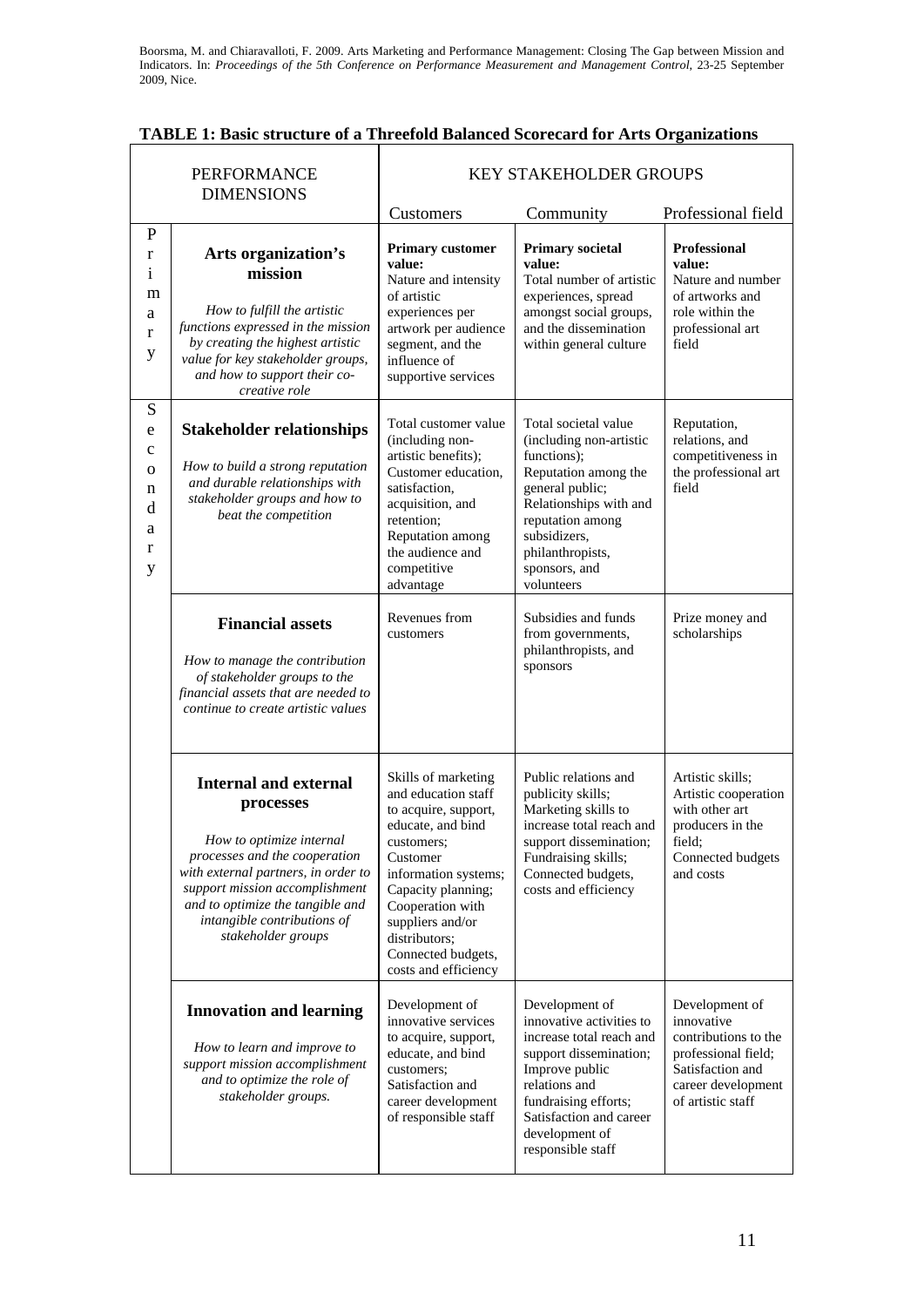#### **4.2 Using the model to evaluate the contribution of arts marketing**

The main purpose of the proposed performance management model is to give a new direction to the evaluation of the performance of arts marketing. This should be based on the contribution made by arts marketing to the achievement of the artistic mission of arts organizations, that is, to the creation of the artistic values expressed in the strategic triangle (see above). The possibility for individual organizations to use the model in order to implement its own performance management system would constitute a natural development of the model, but is not the focus of our article. Thus, we will only discuss this possible development in the final section of the article. When it is known which department is responsible (or partly responsible) for which cell/performance domain – or even better, for which objective/critical success factor - the model provides information about the performance of specific business functions like marketing. Some cells fall almost 100 percent under the responsibility of the marketing department, particularly the cell that concerns the relationships with customers (first column, second row).  $9^9$  For others there is a shared responsibility, for example the cell that concerns the creation of primary (artistic) value for customers (first column, first row). This value is co-created by the artistic staff and the customers themselves and is partly influenced by the efforts of the marketing department to support the customer's role. Finally, there are cells that fall outside the realm of marketing, for example the cell named "professional value". Nevertheless, in order to have a thorough picture of the contribution of arts marketing activities to the achievement of the artistic mission, the proposed model is to be adopted integrally and cannot be split into independent subsystems. In fact, the cells form an interrelated complex. Overemphasizing some of the cells because they are more explicitly related to marketing activities or neglecting others might lead to sub-optimization and hide indirect but relevant contributions made by arts marketing.

While the structure of the model, with its logical links between the cells along the different categories per each stakeholder group, gives clear directions about the general approach to the evaluation of arts marketing performance, the content of the cell presents several unresolved challenges for researchers. Objectives – and above all artistic objectives – in the model are generally formulated in qualitative terms. Their translation into performance indicators and corresponding operational targets is an essential step for the use of the model. This topic is complex (Chiaravalloti & Van der Meer 2007) and cannot be exhausted within this article. Nevertheless, a few issues must be noted.

At first, it is important to make choices and to minimize information overload by focusing on the most relevant objectives/critical success factors per cell, and thus define just a handful of performance indicators. Examples of useful performance indicators, particularly of societal performance, can be found in Gilhespy (1999, 2001) and Towse (2001). Secondly, although it seems practical to search for indicators that are easy to obtain, it is argued that they do not always provide the best information (Chiaravalloti & Van der Meer 2007). Audience numbers and revenues, for example, are relatively easy to obtain. They can provide a rough indication of customer satisfaction, but together form a surrogate measure that is biased and focused on the past. It would be better to evaluate customer satisfaction on the basis of surveys, interviews, or the number and nature of complaints. In particular, measuring the artistic values created for key stakeholders is difficult and problematic. In the case of the investigation on the quality judgments by theatrical arts consumers in relation to a drama production of the Northern Dutch Theater Company NNT (Boorsma & Van Maanen 2003), one of the aims was to evaluate the attainment of the artistic goals formulated in the company's strategic plan. By using surveys, the study provided useful information about the role of occasional theater attendees and the effectiveness of marketing communications. Nevertheless, if the customer value consists of the consumer's experience of the artistic product, surveys do not seem adequate to get the process aspects involved in an artistic experience. Qualitative methodologies might offer better insights for research in arts consumer behavior and inspire the use of new forms of indicators (Chiaravalloti 2008). Reactions of consumers on the Internet and observations of consumer reactions by the staff can be valuable indicators, too. Many of these indicators do not meet the "SMART criteria"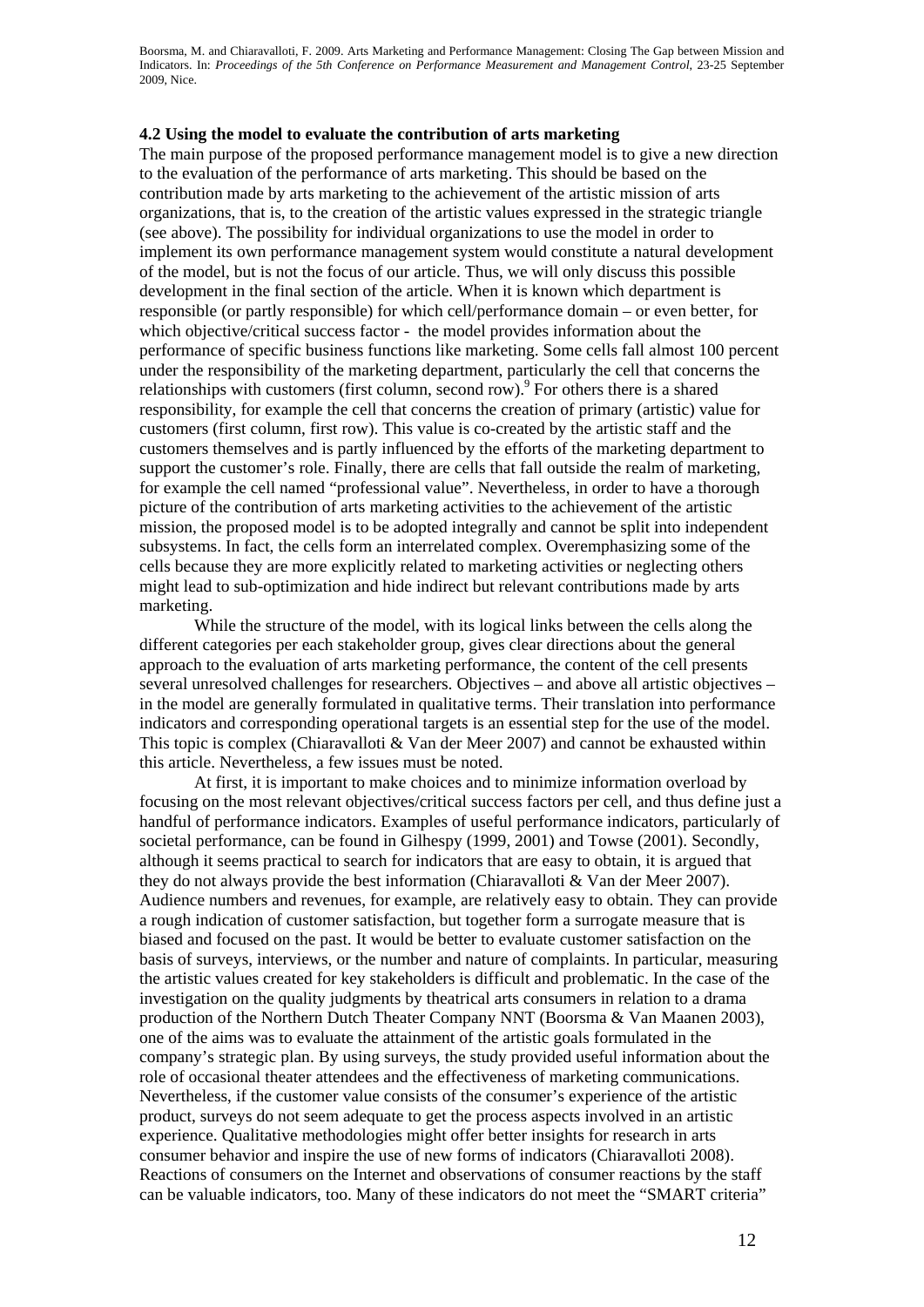(i.e. Specific, Measurable, Achievable, Results-based, and Time-specific) that are commonly prescribed for the operationalization of organizational objectives. The same holds for indicators of professional value, professional reputation, public reputation, or dissemination of the arts products in general culture. Suitable indicators of professional value include, for example, newspaper reviews and reports of arts councils, and discussions in the general media and audience reactions can also provide an indication of the level of dissemination. These soft indicators cannot be translated precisely into SMART targets. Nevertheless, the use of soft data and indicators should be preferred to not evaluating anything at all, or even worse, evaluating the wrong surrogates just because they can be quantified. Finally, these subjective performance judgments can be quantified afterwards. They can be expressed in quantitative terms by using, for example, a 100-point scale running from very poor performance to excellent performance (e.g. Roberts et al 2004). Sometimes it can be useful to use this sort of scale to standardize all the performance results in a second round. This offers the possibility of computing (weighted) average results in order to create a comprehensive overview, and makes it easier to compare the results of different periods or organizations.

#### **5. LIMITATIONS AND FURTHER RESEARCH**

Evaluating the contribution of arts marketing on the basis of financial figures and audience numbers is insufficient and out of step with the recent view of the arts and the functional approach to the arts organization's mission. Moreover, these factors can give misleading signals for improvement; they could, for example, promote behavior that sacrifices mission achievement for financial results. Appropriate evaluation of arts marketing performance is tightly connected with organizational performance and driven by the organization's mission and strategy. This is particularly true if the artistic mission is formulated according to a relational view of the arts that emphasizes the interdependency between artistic objectives and arts marketing objectives. In this article we have thus recommended evaluating the performance of arts marketing based on the contribution made to the achievement of the arts organization's artistic mission.

In order to support a mission-led evaluation of arts marketing performance we have proposed a performance management model that is based on the Balanced Scorecard by Kaplan and Norton (1992) and that puts the artistic mission at the center, by explicitly addressing the different sorts of artistic value created by the arts organization for the key stakeholder groups: arts consumers, the community, and the professional arts field. The creation of specific forms of artistic value for each individual stakeholder group is the primary objective of those arts organizations that embrace a relational view of the arts. In order to pursue the primary objectives (primary performance dimensions), a number of secondary objectives have to be achieved. These are divided in four secondary performance dimensions (stakeholder relationships, financial assets, internal and external processes, and innovation and learning) based upon the Balanced Scorecard categories, and are also defined specifically for each individual stakeholder group.

Our theoretical contribution (Whetten 1989) adds to the extant literature on arts marketing performance by identifying a new direction in this area of research and by proposing a model that can guide this research. Further research should focus on the limitations of our model. As mentioned above, the main challenge is to translate qualitative objectives, and above all the artistic ones expressed in the strategic triangle, into performance indicators that deliver valid and reliable information on the degree of achievement of the individual objective. One might feel tempted not to take on this challenge and to avoid any risk by relying on traditional, quantifiable marketing performance indicators. We argue that to do so would mean that research would be safer but less relevant, since it would offer no new insight in the strategic role that arts marketing can have in arts organizations.

As to the practical contribution, we think that arts organization might benefit from the use of our model with respect to the implementation of performance management systems. In this respect, it is necessary to test the level of acceptance of the proposed model within arts organizations and to investigate how the model can be refined or modified in order to facilitate the implementation of effective performance management systems in arts organizations, that is, systems based on the use of indicators that provide the management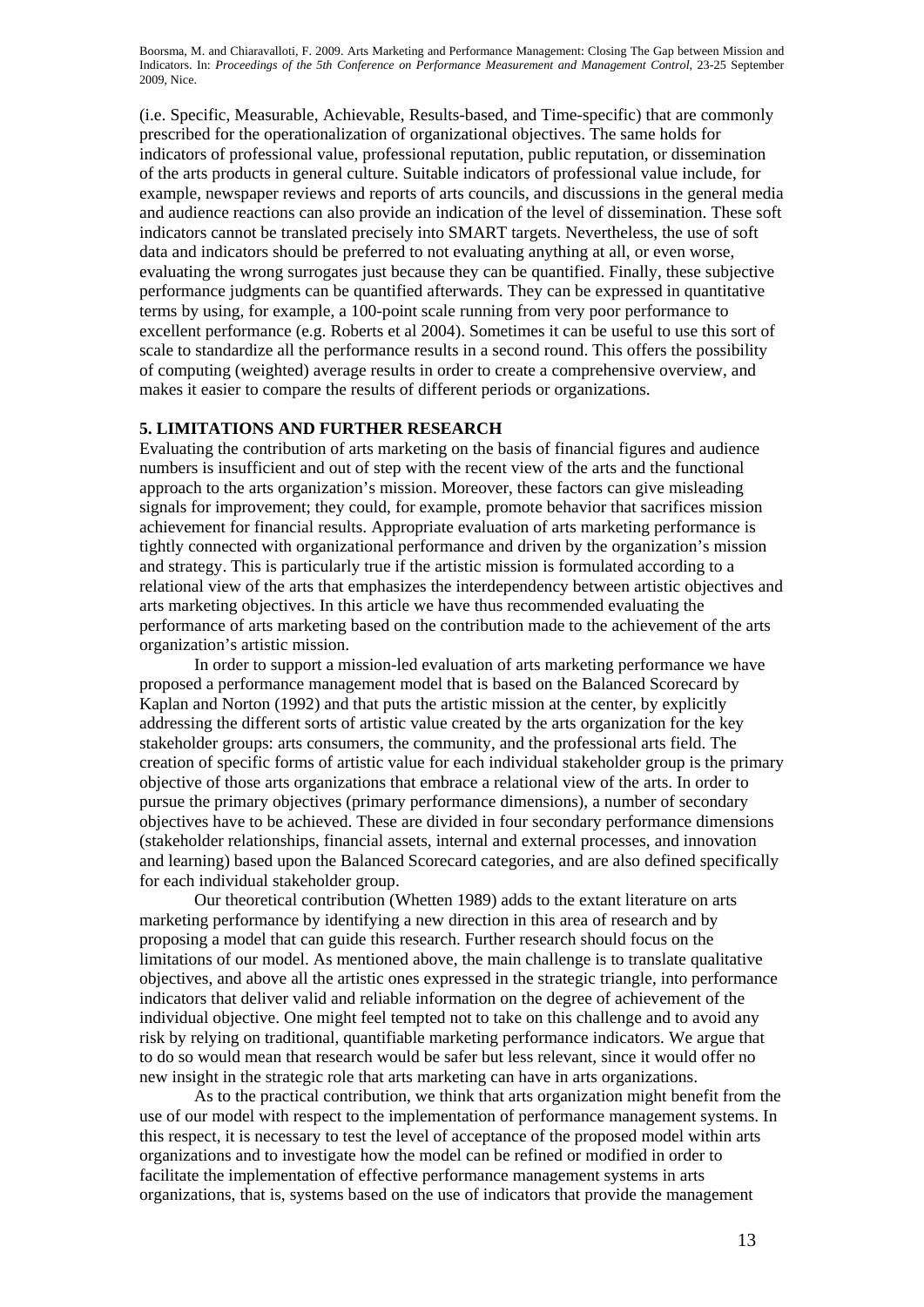with useful information about the overall organizational performance. For instance, referring to the three key stakeholder groups used in our model (*customers, community, professional field*), it is plausible that they will assume a slightly different and more concrete shape when the model is used in specific organizations. In the case of publicly funded opera companies in continental Europe they would probably be translated into the three key stakeholder groups *audience*, *government*, and *artistic staff* (Chiaravalloti & Van der Meer 2007).

Case-based research offers an adequate methodology both for coming up with innovative forms of performance indicators and for analyzing the potential of the proposed model as a guide for the implementation of performance management systems within individual arts organizations (Chiaravalloti & Van der Meer 2007, Chiaravalloti 2008). Rather than waiting for the moment arts organizations have to adopt a performance management model within the schedule and agenda imposed by their patrons, a few organizations which might be interested in autonomously developing their own performance management systems, could be approached. The active involvement of researchers helping to adopt and adapt the model offers the opportunity to test it and to study the implementation process simultaneously, with advantages both for researchers and for arts organizations.

### **NOTES**

- 1. There are a number of other publications on the measurement of the performance of cultural organizations, for instance Gilhespy (1999, 2001) and Towse (2001), but these studies are not focused specifically on the effectiveness of arts marketing.
- 2. Measuring client satisfaction is not new. Arts marketing scholars like Kotler and Sheff (1997) and Kotler and Kotler (1998) also consider client satisfaction a suitable control measure, but only when based on the assumption of a clear cause-and-effect relationship between client satisfaction and long-term revenues.
- 3. See also Van Maanen (1998a) who proposes a model with which the functioning of a theater system can be studied. He makes a distinction between (1) the production domain, (2) the consumption domain, and (3) the domain of dissemination into mental or ideological systems. A refined version of this model can be found in Van Maanen (2001).
- 4. In Boorsma (1998) a similar concept is used to discuss the notion of total artistic quality based upon the "magic triangle" developed by Staudt & Hinterwäller (1982) in order to analyze the total quality of products in general. We prefer the term "strategic triangle".
- 5. For the role of incidental and non-specialist arts customers see Boorsma (2002).
- 6. Performance reports have the following structure: (1) objective (derived from mission and strategy), (2) performance measures, (3) targets, (4) initiatives (Kaplan 2001: 355; Kaplan & Norton 2001: 91).
- 7. Atkinson et al. (1997) argue that the undervalued position of stakeholders is a general shortcoming of the Balanced Score model and claim that for-profits also should monitor their relations with stakeholders.
- 8. The alternative is to add a fifth category, called, for example, *external cooperation*.
- 9. Audience education could be the task of a specialized education department. In that case the marketing and education departments would have to work closely together and would both be responsible for building and maintaining audience relationships.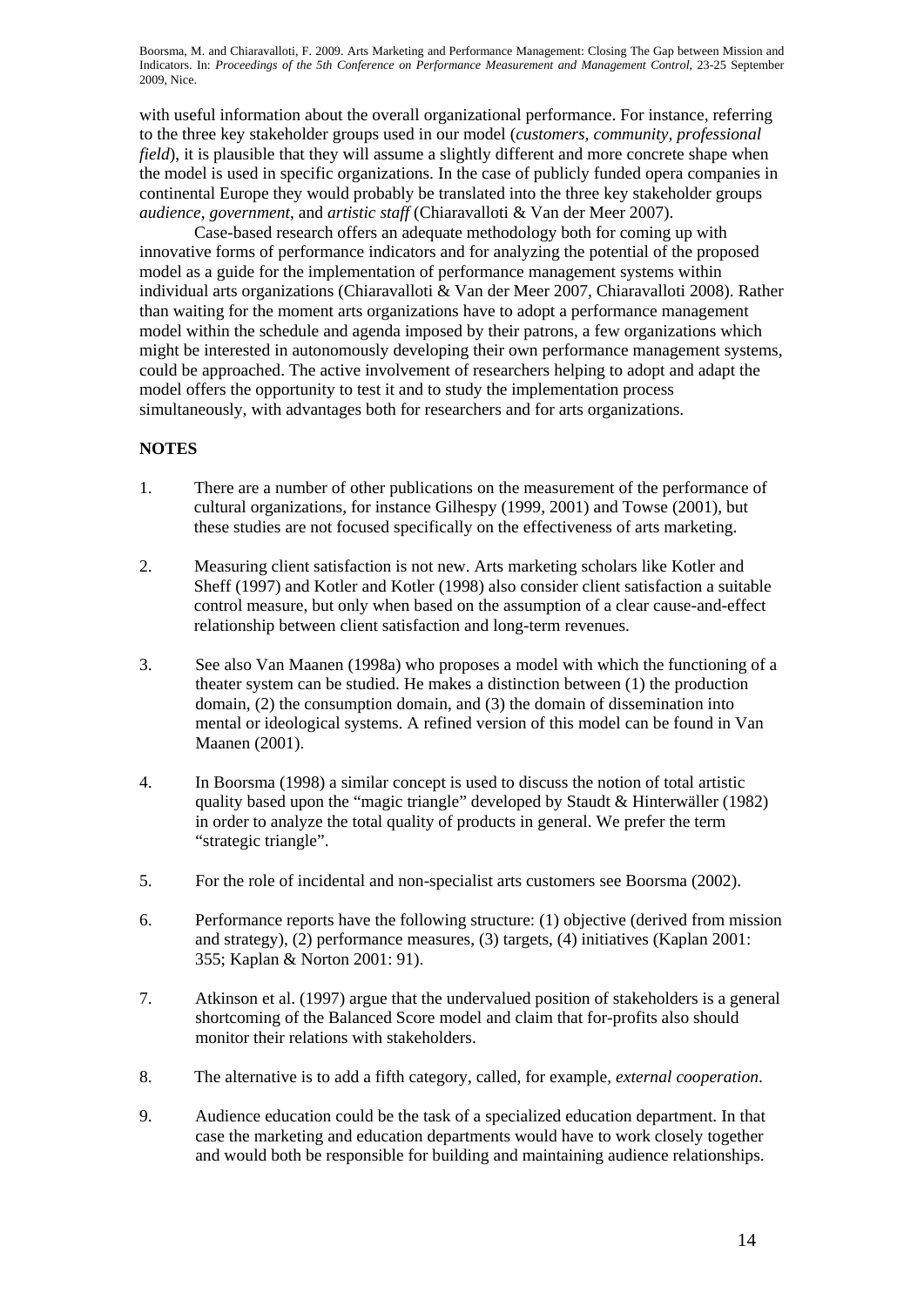#### **REFERENCES**

Atkinson, A.A., & J.H. Waterhouse & R.B. Wells (1997) "A Stakeholder Approach to Strategic Performance Measurement." *Sloan Management Review*, pp. 25-37.

Arnold, M.J. & S.R. Tapp (2003) "Direct marketing in non-profit services: investigating the case of the arts industry." *Journal of Services Marketing,* Vol. 17, No. 2, pp. 141-160.

Boorsma, M. (1993) "Investeren in kennis voor een rendabel kunstbeleid", *Mens en Maatschappij,* Vol. 68, No. 2, pp. 107-132.

Boorsma, M. (1998) *Kunstmarketing; Hoe marketing kan bijdragen aan het maatschappelijk functioneren van kunst, in het bijzonder van toneelkunst in Nederland*, Amsterdam/Groningen: Boekmanstichting/University of Groningen.

Boorsma, M. (2002) "Arts marketing and the societal functioning of the arts: the case of the subsidised dramatic arts in The Netherlands"*, The International Journal of Cultural Policy*, Vol. 8, No. 1, pp. 65- 74.

Boorsma, M. (2006) "A Strategic Logic for Arts Marketing: Integrating Customer Value and Artistic Objectives." *The International Journal of Cultural Policy* Vol. 12, No. 1, pp. 73-92.

Boorsma, M & H.van Maanen (2003) "Expectations and Experiences of Theatrical Arts Consumers: A Case Study from the Netherlands"*, Nordisk Kulturpolitisk Tidskrift,* No. 2, pp. 157-189.

Botti, S. (2000) "What Role for Marketing in the Arts? An analysis of Arts Consumption and Artistic Value", *International Journal of Arts Management*, Vol. 2, No. 3, pp. 16-27.

Burton, C. (2003) "Scoping the Challenge: Entrepreneurial Arts Management in Times of Uncertainty." *The Journal of Arts Management, Law and Society*, Vol. 33, No. 3, pp. 185-195.

Caust, J. (2003) "Putting the 'art' back into arts policy making: how arts policy has been 'captured' by the economists and marketers", *The International Journal of Cultural Policy*, Vol. 9, No. 1, pp. 51-63.

Chiaravalloti, F. (2008). "A Non-Prescriptive View of Artistic Value: A Theoretical Contribution on The Discussion on Artistic Quality in Publicly Funded Opera Companies", *Proceedings of the 5th International Conference on Cultural Policy Research*, 20-24 August 2008 Istanbul.

Chiaravalloti, F. and Van der Meer-Kooistra, J. (2007). "Performance Measurement and Management for Performing Arts: Including Artistic Quality Indicators in the PMS's of Publicly Funded Opera Companies", *Proceedings of the 4th Conference on Performance Measurement and Management Control,* 26-28 September 2007 Nice.

Colbert, F., J. Nantel, S. Bilodeau & J.D. Rich (2001) *Marketing Culture and the Arts*, Montréal: HEC.

Forbes, D.P. (1998) "Measuring the Unmeasurable: Empirical Studies of Nonprofit Organization Effectiveness From 1977 to 1997." *Nonprofit and Voluntary Sector Quarterly*, Vol. 27, No. 2, pp. 183- 202.

Gainer B. & P. Padanyi (2002) "Aplying the marketing concept to cultural organizations: An empirical study of the relationship between market orientation and performance." *International Journal of Nonprofit and Voluntary Sector Marketing,* Vol. 7, No. 2, pp. 182-193.

Gilhespy, I. (1999) "Measuring the Performance of Cultural Organizations: A Model." *International Journal of Arts Management*, Vol. 2, No. 1, pp. 38-52.

Gilhespy, I. (2001) "The Evaluation of Social Objectives in Cultural Organizations" *International Journal of Arts Management*, Vol. 4, No. 1, pp. 48-57.

Herman, R.D. (1990) "Methodological Issues in Studying the Effectiveness of Nongovernmental and Nonprofit Organizations." *Nonprofit and Voluntary Sector Quarterly*, Vol. 19, No. 3, pp. 293-306.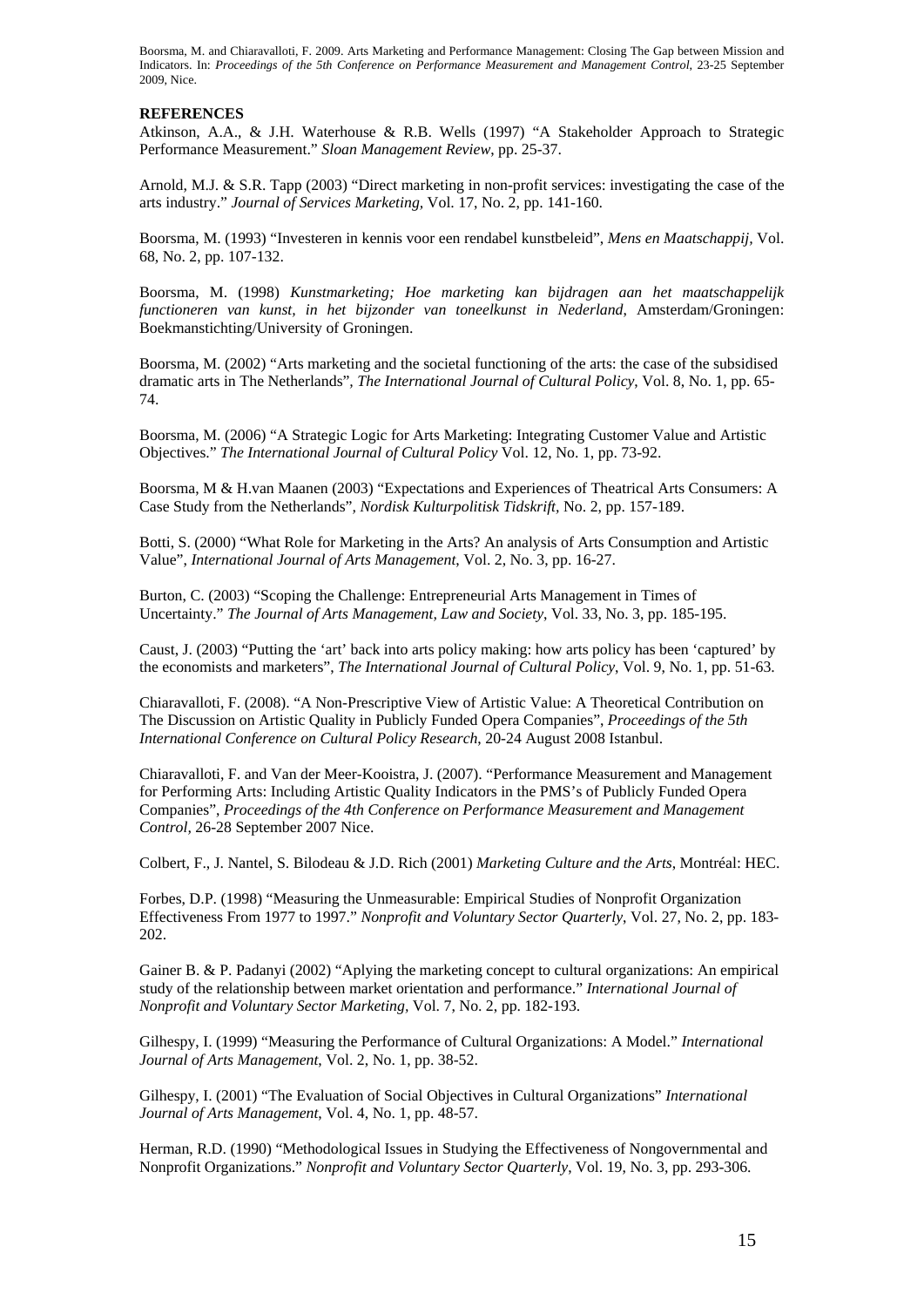Herman, R.D. & D.O. Renz (1997) "Multiple Constituencies and the Social Construction of Nonprofit Organization Effectiveness." *Nonprofit and Voluntary Sector Quarterly*, Vol. 26, No. 2, pp. 185-206.

Herman, R.D. & D.O. Renz (1999) "Thesis on Nonprofit Organizational Effectiveness." *Nonprofit and Voluntary Sector Quarterly*, Vol. 28, No. 2, pp. 107-126.

Kaplan, R.S. (2001) "Strategic Performance Measurement and Management in Nonprofit Organizations." *Nonprofit Management and Leadership*, Vol. 11, No. 3, pp. 353-370.

Kaplan, R.S. & D.P. Norton (1992) "The Balanced Scorecard – Measures That Drive Performance." *Harvard Business Review,* January-February, pp. 71-79.

Kaplan, R.S. & D.P. Norton (2001) "Transforming the Balanced Scorecard from Performance Measurement to Strategic Management: Part I." *Accounting Horizons,* Vol. 15, No. 1, pp. 87-104.

Klein, A. (2001) *Kultur-Marketing. Das Marketingkonzept für Kulturbetriebe*, München: Deutscher Taschenbuch Verlag

Kolb, B. (2000) *Marketing cultural organisations: New strategies for attracting audiences to classical music, dance, museums, theatre and opera.* Dublin: Oak Tree Press.

Kotler, N. (1999) "Delivering experience: Marketing the museum's full range of assets." *Museum News*, Vol. 78, No. 3, pp. 30-39 & 59-61.

Kotler, N. & P. Kotler (1998) *Museum strategy and marketing: Designing missions, building audiences, generating revenue and resources.* San Fransisco: Jossey Bass.

Kotler, N. & P. Kotler (2000) "Can Museums be All Things to All People?: Missions, Goals, and Marketing's Role", *Museum Management and Curatorship*, Vol. 18, No. 3, pp. 271-287.

Kotler, P. & J. Scheff (1997) *Standing Room Only: Strategies for Marketing the Performing Arts*, Boston Massachusetts: Harvard Business School Press

Northern Dutch Theater Company. *Strategic Plan NNT 2005-2008*. Groningen: NNT.

Novitz, D. (2001) "Postmodernism. Barthes and Derrida." in B. Gaut & D. McIver Lopes (eds.) *The Routledge Companion to Aesthetics*, London/New York: Routledge, pp. 155-165.

Radbourne, J. (2002) "Social Intervention or Market Intervention? A Problem for Governments in Promoting the Value of the Arts." *International Journal of Arts Management*, Vol. 5, No. 1, pp. 50-61.

Rentschler, R. (2002) "Museum and Performing Arts Marketing: The Age of Discovery", *The Journal of Arts Management, Law, and Society*, Vol. 32, No. 1, pp. 7-14.

Rentschler, R. & A. Gilmore (2002) "Museums: Discovering Services Marketing." *International Journal of Arts Management,* Vol. 5, No. 1, pp. 62-72.

Rentschler, R., J. Radbourne, R. Carr & J. Rickard (2002) "Relationship marketing, audience retention and performing arts organization viability." *International Journal of Nonprofit and Voluntary Sector Marketing,* Vol. 7, No. 2, pp. 118-130.

Roberts, M.L., T.L. Albright & A.R. Hibbets (2004) "Debiasing Balanced Scorecard Evaluations." *Behavioral Research in Accounting,* Vol. 16, pp. 75-88.

Schaeffer, J.M. (1998) "Experiencing Artworks", in J.M. Schaeffer (ed.) *Think Art. Theory and Practice in the Art of Today*, Rotterdam: Witte de With, pp. 39-53.

Shusterman, R. (2001) "Pragmatism: Dewey", in B. Gaut & D. McIver Lopes (eds.) *The Routledge Companion to Aesthetics*, London/New York: Routledge, pp. 97-106.